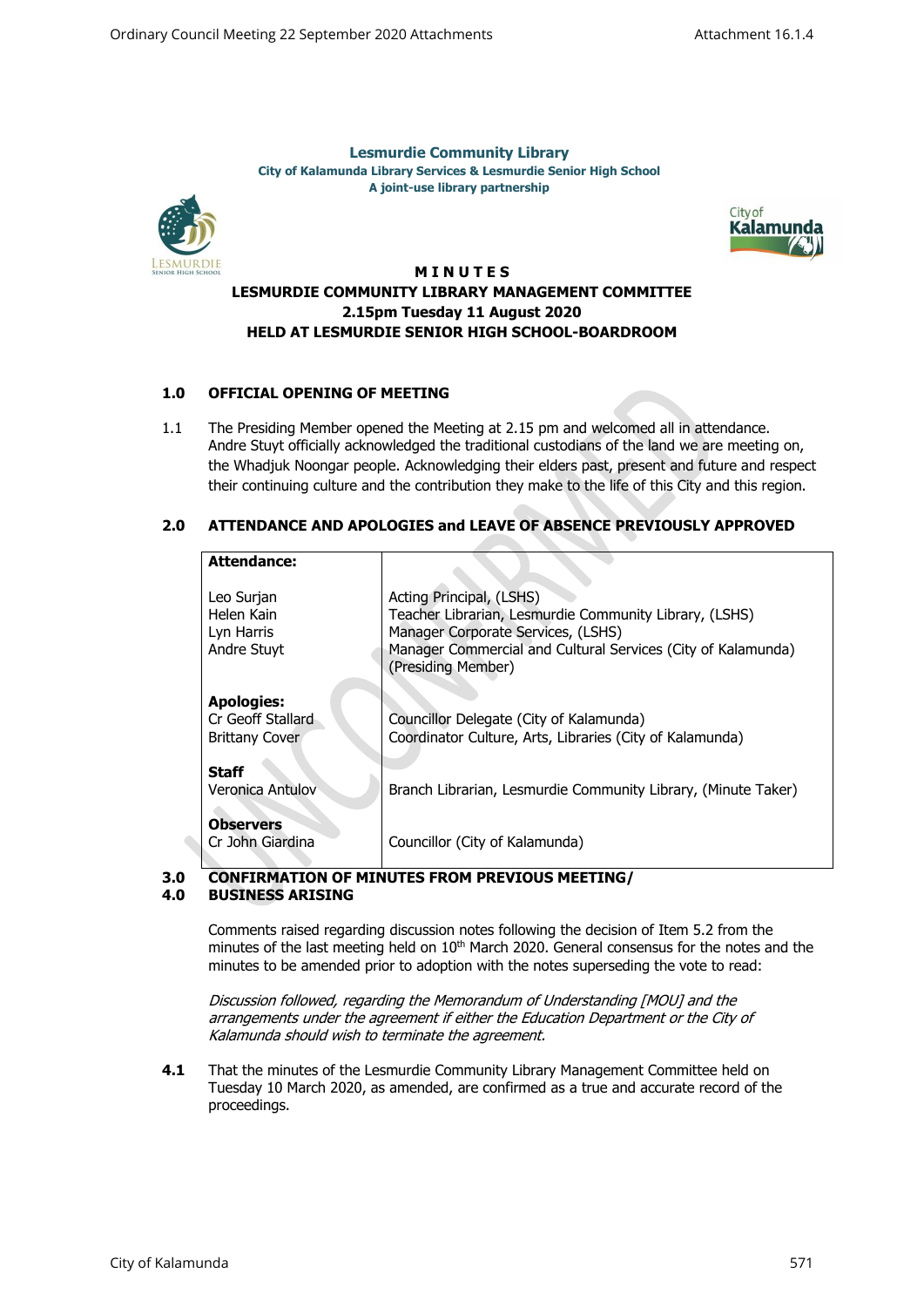#### Moved: **Lyn Harris**

#### Seconded: **Helen Kain**

Vote:

## **CARRIED UNANIMOUSLY (5/0)**

**"**On the basis of the above Motion I now sign the minutes as a true and accurate record of the meeting of 10 March 2020."

**4.2** Cr. Giardina asked Veronica Antulov, as the proxy Council delegate to the Committee, to be included in the distribution of all correspondence relating to LCLMC meetings.

**Action:** Minute taker to investigate.

## **5.0 ITEMS FOR COMMITTEE CONSIDERATION:**

### 5.1 **Librarian's Half Yearly Report – Jan-Jun 2020**

The Librarian's Half Yearly Report – January to June 2020 was tabled. Helen Kain and Veronica Antulov highlighted the key points. General discussion ensured. The committee expressed their thanks to Helen Kain and Veronica Antulov for their report and management of Lesmurdie Community Library.

The Librarian's Half Yearly Report - 1 January 2020 to 30 June 2020 was tabled and accepted.

Moved: **Cr. John Giardina**

Seconded: **Leo Surjan**

All agreed to accept the report:

### Vote: **CARRIED UNANIMOUSLY (5/0)**

## 5.2 **Library Management System (LMS) SirsiDynix Symphony-Update**

The following update tabled noting:

- LMS project commenced on 22 April 2020 and has now passed the half-way mark. SirsiDynix Symphony is scheduled to go live on Thursday 1 October 2020.
- Symphony is a web-based vendor-hosted integrated library management system. The Libraries will be running the latest version software.
- Symphony 3.7 has now been installed and tested.
- The City of Kalamunda IT Team led by Cam Jones has co-partnered with project led Susan Courtland, the Library's eServices Specialist, extracting existing AMLIB library data and setting up secure network connections.
- The Library Services Team have been working with the SirisDynix Project Management Team to create the Symphony test database. This has involved analysing the AMLIB database to create policy profiles to map the data across into Symphony. The test database is almost finalised.